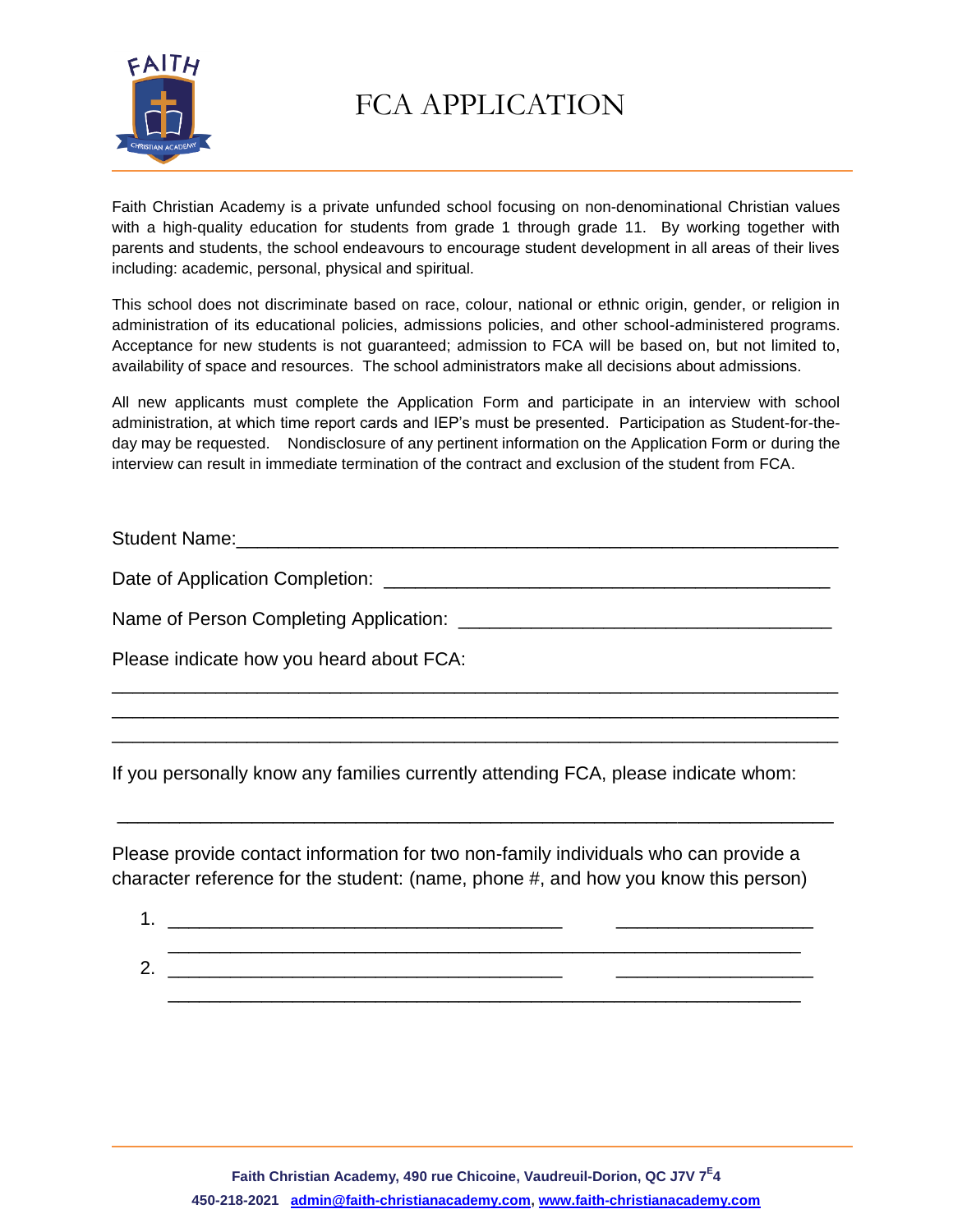

| <b>Student Information</b>                     |                    |                                                |           |                   |  |  |  |
|------------------------------------------------|--------------------|------------------------------------------------|-----------|-------------------|--|--|--|
|                                                |                    |                                                |           |                   |  |  |  |
| <b>FIRST NAME</b>                              |                    | <b>SURNAME</b>                                 |           | DOB (dd/mm/yyyy)  |  |  |  |
| STREET & APARTMENT#                            | <b>STREET NAME</b> |                                                |           |                   |  |  |  |
| <b>CITY</b>                                    | <b>PROVINCE</b>    |                                                |           | POSTAL CODE       |  |  |  |
|                                                |                    |                                                |           |                   |  |  |  |
| PERMANENT CODE                                 | <b>CURRENT AGE</b> |                                                |           | AGE ON SEPT. 30TH |  |  |  |
| STUDENT EMAIL ADDRESS                          |                    |                                                |           |                   |  |  |  |
| <b>Current Family Status</b>                   |                    |                                                |           |                   |  |  |  |
|                                                |                    | <b>YES</b>                                     | <b>NO</b> | N/A               |  |  |  |
| STUDENT LIVES WITH BOTH PARENTS IN FAMILY HOME |                    |                                                |           |                   |  |  |  |
| PARENTS HAVE SHARED CUSTODY *                  |                    |                                                |           |                   |  |  |  |
| *STUDENT LIVES WITH ONE PARENT                 |                    |                                                |           |                   |  |  |  |
| STUDENT LIVES WITH GUARGIAN                    |                    |                                                |           |                   |  |  |  |
| *Please provide details                        |                    |                                                |           |                   |  |  |  |
|                                                |                    |                                                |           |                   |  |  |  |
| <b>Mother's Information (Guardian)</b>         |                    | <b>Father's Information (Guardian)</b>         |           |                   |  |  |  |
| <b>FIRST NAME</b>                              |                    | <b>FIRST NAME</b>                              |           |                   |  |  |  |
| <b>LAST NAME</b>                               |                    | <b>LAST NAME</b>                               |           |                   |  |  |  |
|                                                |                    |                                                |           |                   |  |  |  |
| ADDRESS IS SAME AS STUDENT<br><b>YES</b><br>NO |                    | ADDRESS IS SAME AS STUDENT<br>NO<br><b>YES</b> |           |                   |  |  |  |
|                                                |                    |                                                |           |                   |  |  |  |
|                                                |                    |                                                |           |                   |  |  |  |
| ADDRESS IF DIFFERENT THAN STUDENT              |                    | ADDRESS IF DIFFERENT THAN STUDENT              |           |                   |  |  |  |
| HOME PHONE #                                   |                    | HOME PHONE #                                   |           |                   |  |  |  |
| CELL PHONE #                                   |                    | <b>CELL PHONE</b>                              |           |                   |  |  |  |
|                                                |                    |                                                |           |                   |  |  |  |
| <b>EMAIL ADDRESS</b>                           |                    | <b>EMAIL ADDRESS</b>                           |           |                   |  |  |  |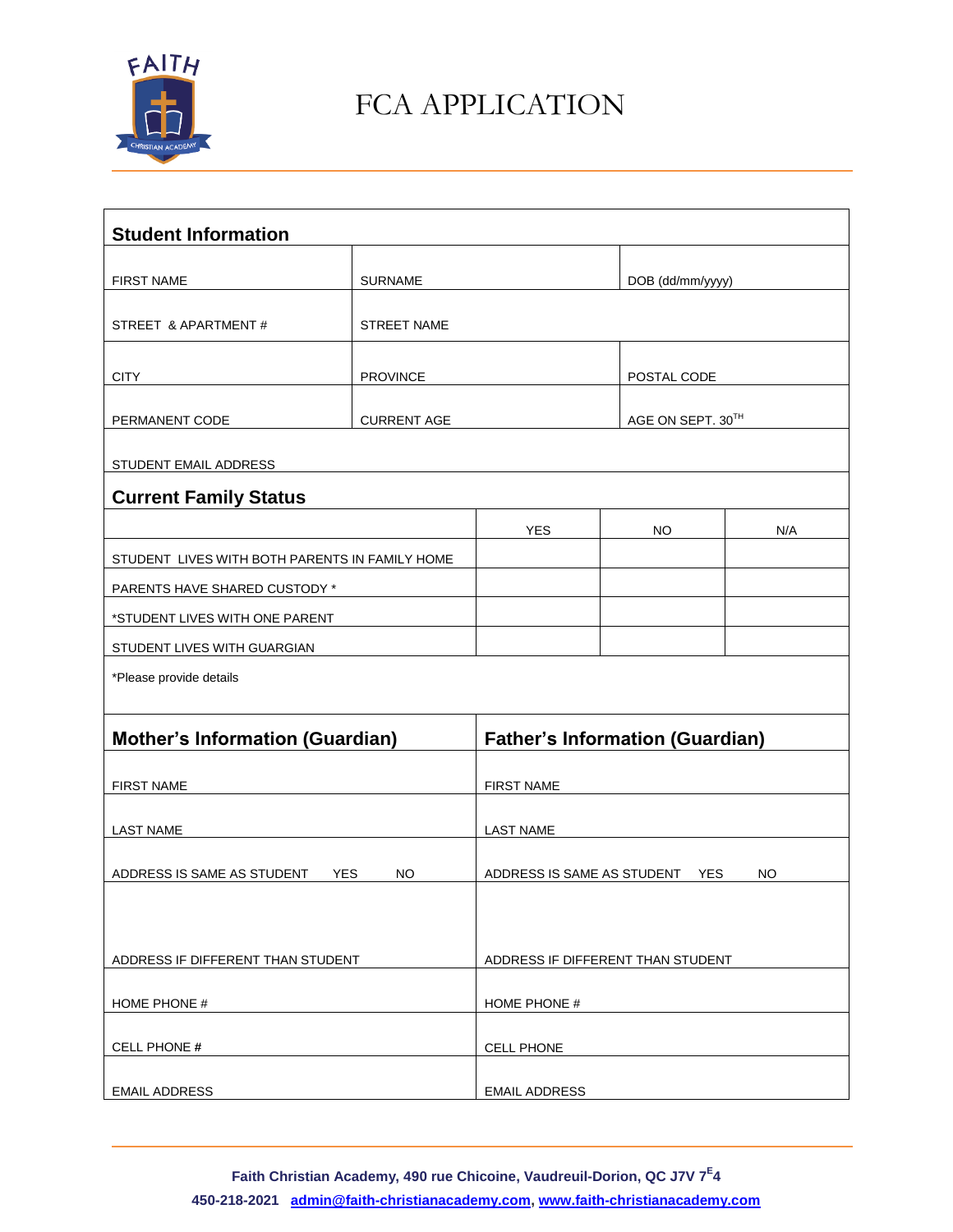

#### Student School History

| <b>Current School Information</b>           |                          |      |    |  |  |  |
|---------------------------------------------|--------------------------|------|----|--|--|--|
| <b>SCHOOL NAME</b>                          |                          |      |    |  |  |  |
| SCHOOL PHONE #                              |                          |      |    |  |  |  |
| PRINCIPAL'S NAME                            |                          |      |    |  |  |  |
| YEARS / GRADES ATTENDED                     |                          |      |    |  |  |  |
| LANGUAGE OF INSTRUCTION                     |                          |      |    |  |  |  |
| OVERALL ACADEMIC OUTCOME                    | Favourite Subject:       |      |    |  |  |  |
|                                             | Least Favourite Subject: |      |    |  |  |  |
|                                             | Average Grades:          |      |    |  |  |  |
|                                             | Academic Awards:         |      |    |  |  |  |
| <b>Previous School Information</b>          |                          |      |    |  |  |  |
| <b>SCHOOL NAME</b>                          |                          |      |    |  |  |  |
| SCHOOL PHONE #                              |                          |      |    |  |  |  |
| PRINCIPAL'S NAME                            |                          |      |    |  |  |  |
| YEARS / GRADES ATTENDED                     |                          |      |    |  |  |  |
| LANGUAGE OF INSTRUCTION                     |                          |      |    |  |  |  |
|                                             | Favourite Subject:       |      |    |  |  |  |
|                                             | Least Favourite Subject: |      |    |  |  |  |
| OVERALL ACADEMIC OUTCOME                    | Average Grades:          |      |    |  |  |  |
|                                             | Academic Awards:         |      |    |  |  |  |
| <b>Services Required</b>                    |                          |      |    |  |  |  |
| Please check for each section               |                          | YES* | NO |  |  |  |
| DOES STUDENT HAVE AN IEP                    |                          |      |    |  |  |  |
| DOES STUDENT HAVE A LEARNING DISABILITY     |                          |      |    |  |  |  |
| DOES STUDENT HAVE A PHYSICAL DISABILITY     |                          |      |    |  |  |  |
| DOES STUDENT REQUIRE EDUCATIONAL ASSISTANCE |                          |      |    |  |  |  |
| *IF YES, PLEASE PROVIDE DETAILS:            |                          |      |    |  |  |  |
|                                             |                          |      |    |  |  |  |
|                                             |                          |      |    |  |  |  |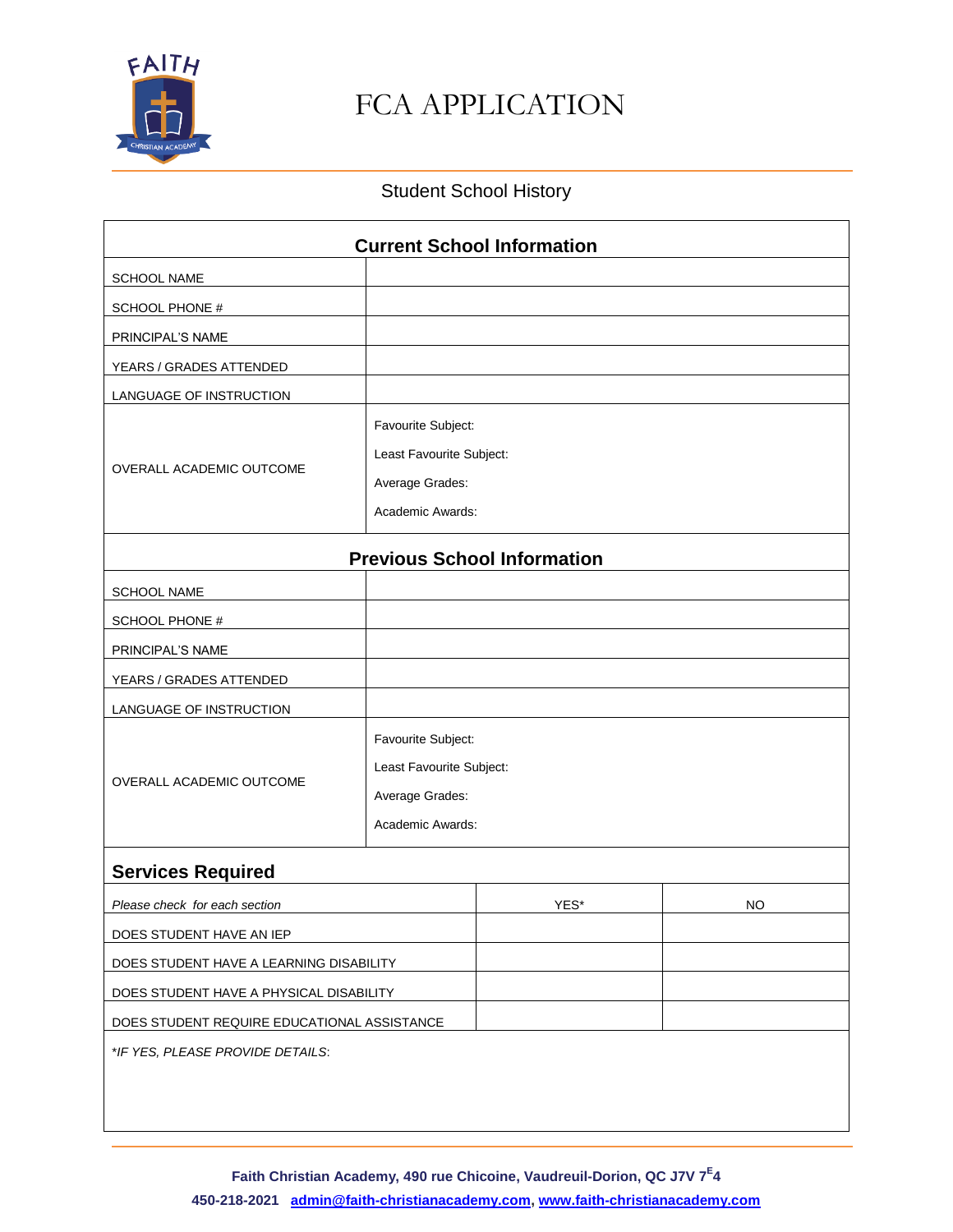

| <b>Disclosure</b>                                        |      |           |  |  |  |
|----------------------------------------------------------|------|-----------|--|--|--|
| Please check for each section                            | YES* | <b>NO</b> |  |  |  |
| HAS STUDENT EVERY BEEN SUSPENDED OR EXPELLED FROM SCHOOL |      |           |  |  |  |
| For Behavioural Issues<br>$\bullet$                      |      |           |  |  |  |
| For Academic Failure<br>٠                                |      |           |  |  |  |
| For Drug or Substance Issues<br>٠                        |      |           |  |  |  |
| For Criminal Activity<br>٠                               |      |           |  |  |  |
| For Inappropriate Cyber Activity<br>٠                    |      |           |  |  |  |
| For Bullying<br>$\bullet$                                |      |           |  |  |  |
| Other Reason<br>٠                                        |      |           |  |  |  |
| *If YES, Please provide details:                         |      |           |  |  |  |
|                                                          |      |           |  |  |  |
|                                                          |      |           |  |  |  |
|                                                          |      |           |  |  |  |
|                                                          |      |           |  |  |  |

Please indicate why you would like your son or daughter to attend FCA:



Faith Christian Academy, 490 rue Chicoine, Vaudreuil-Dorion, QC J7V 7<sup>E</sup>4 450-218-2021 admin@faith-christianacademy.com, www.faith-christianacademy.com